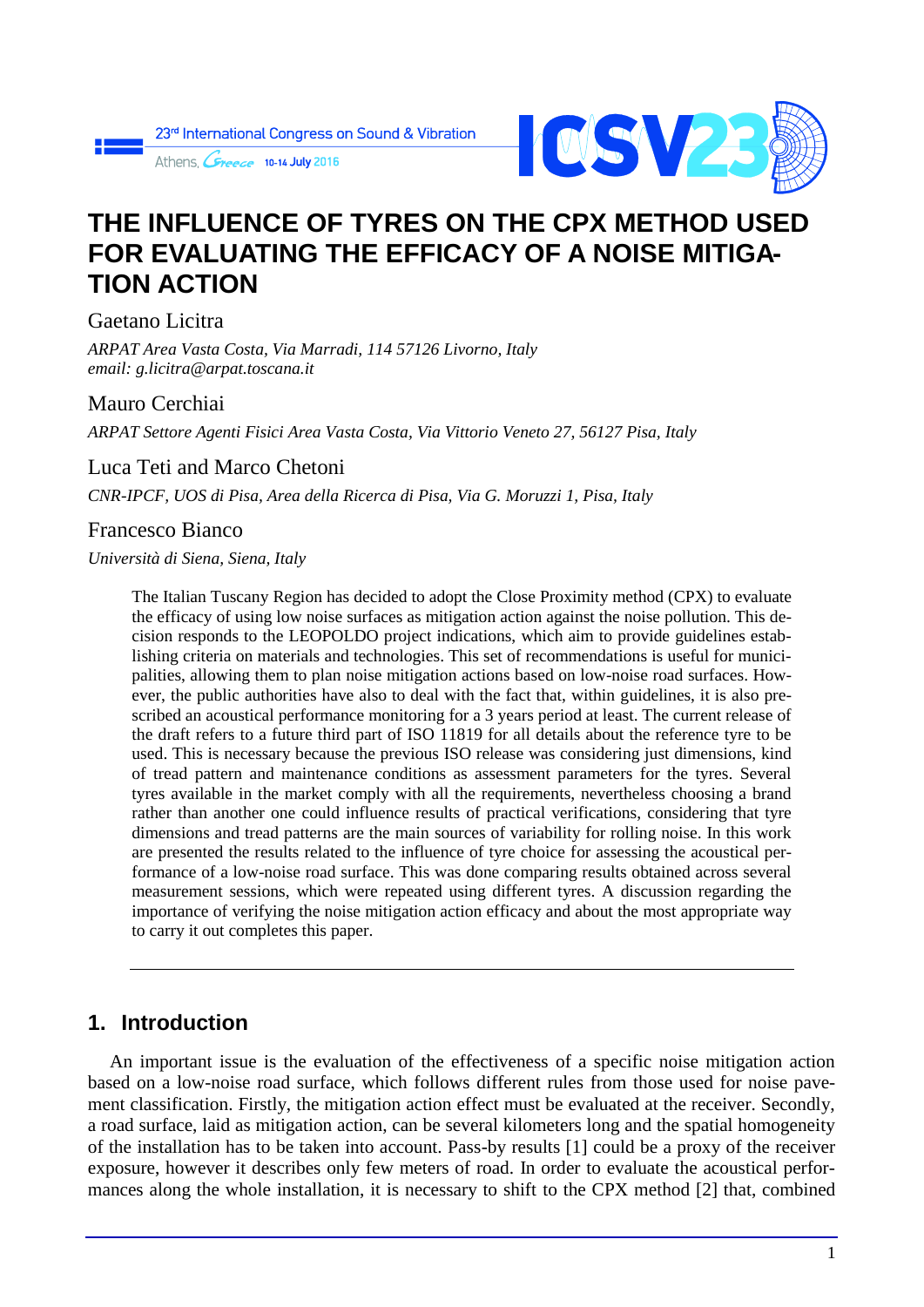with pass-by measurements, it is recognized to be a suitable tool to reach the aim of both noise pavement classification and noise mitigation action assessment.

Concerning the tyre to be used in the CPX method, it is known that, for a certain road surface, tyre dimensions are the main source of amplitude variability for rolling noise [3], whilst the tread pattern has a clear influence in the emission spectrum [4]. Moreover, recently some studies had analyzed the tyre hardness influence [5][6][7], too. Thus, the characteristics of the tyre represent an important issue and unfortunately any specific combination between tyre and road surface has a clear influence on results [8]. In the previous draft of the ISO 11819-2 [9] tyre dimensions, kind of tread pattern and maintenance conditions were prescribed, whilst the current release [2] redirects to the ISO/CD 11819-3 [10], in preparation, for all details about reference tyres. The ISO committee that is writing this document suggests the SRTT and the Supervan AV4 [11].

Indeed, whilst waiting for the ISO/CD 11819-3, many laboratories used their own "reference tyre", choosing among many models, marketed by several brands, which comply with all requirements prescribed by the previous draft of the ISO 11819-2. Besides, using only the reference tyre would mean also reducing the possibility to correlate CPX data with pass-by results, above all in European countries where car fleets use smaller tyres.

The aim of this work is to investigate the influence of the tyre choice when the use of CPX method is extended for evaluating the effectiveness of a low-noise road surface laid as noise mitigation action. The study is carried out in the framework of both rubberized surfaces research [12] and LEOPOLDO project [13]. CPX data obtained using different tyres, in according to the ISO 11819-2:2006 draft, have been here collected and results have been compared.

#### **2. Measurement protocol**

The Tuscany Region has led the way in Italy, adopting the CPX method for the official test required to assess the efficacy of a low-noise road surface used as noise mitigation action, establishing that the acoustical performances must be monitored at least for three years after the laying. Requirements adopted in Tuscany derive from the LEOPOLDO project [13], which led to guidelines containing criteria on materials and technologies useful for municipalities to plan noise mitigation actions based on low-noise road surfaces. Within the project, a modified measurement protocol of the CPX method was developed [14].

In this paper, this modified protocol is used. Results are shown in terms of tyre/road noise levels, without strictly referring to the actual CPX indexes, but for the sake of simplicity they are hereafter named as LCPX values.

In case of a low-noise road surface laid as mitigation action, according to the procedure, the data acquisition during the measurement session has to be extended over a second road surface, chosen as "reference". In this way, the measurement conditions affect systematically both road surfaces, and the influence of the systematic sources of error are minimized. In particular, it means that the acoustical performances of a low-noise road surface will be assess comparatively to a reference one, typically a DAC 0/12 [15], through the "LCPX differential values" (the "differential criterion" as named in the following).

#### **3. Results**

#### **Measurement site and tyres used**

Measurements have been carried out on three sites using four different tyres, all of them compliant with the reference type B of the previous ISO release. All tyres were almost new, without any defects and with tread rubber hardness similar and about 63-64 Shore-A. In all tyres, tread pattern has a synchronous randomization, the two sides almost symmetric and bi-directional [4]. Model, brand and noise class are reported in Table 1.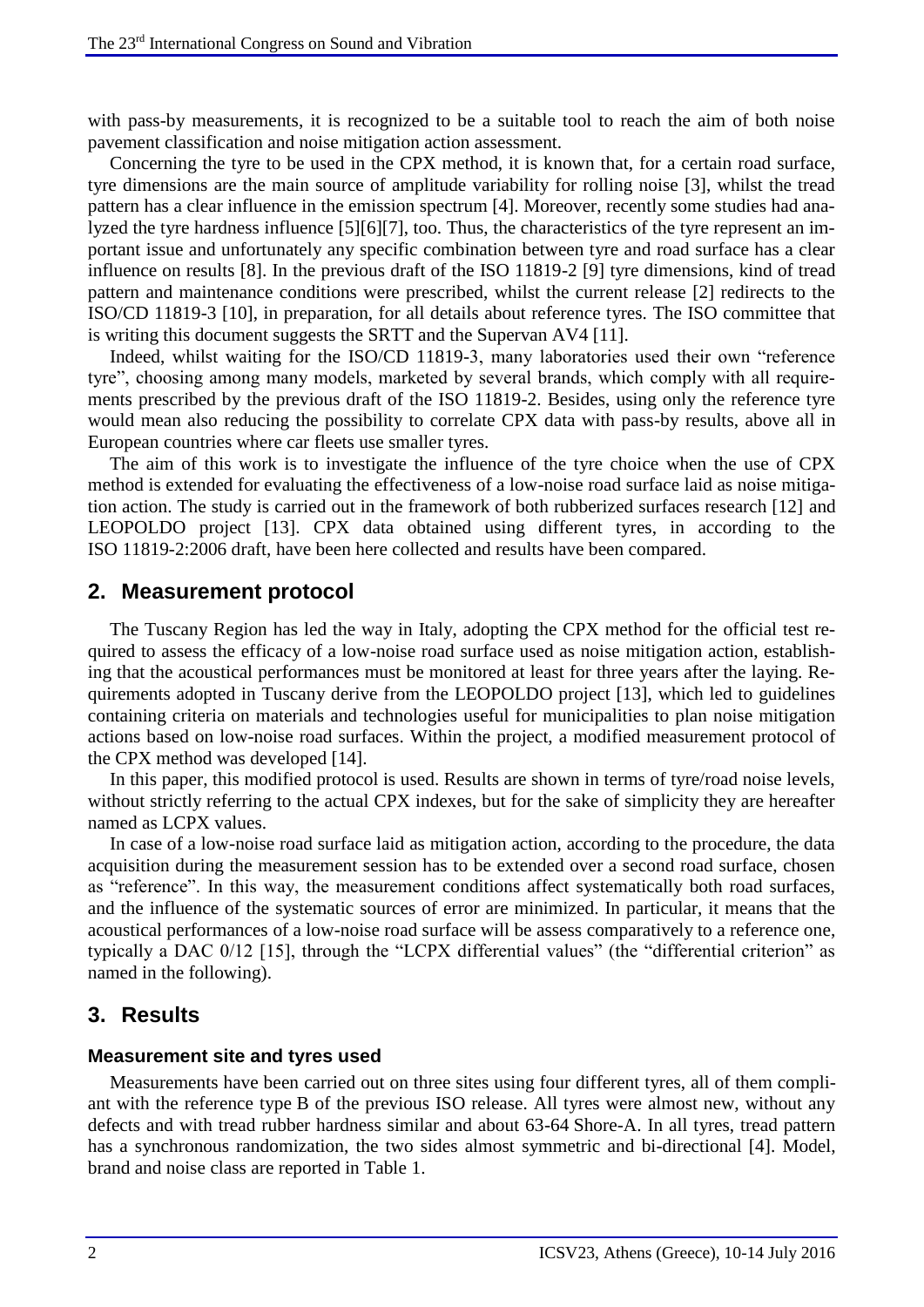| Id | <b>Brand</b>       | <b>Model</b>      | <b>Noise class</b> |
|----|--------------------|-------------------|--------------------|
| T1 | <b>Bridgestone</b> | Turanza T001      | 2(71 dB)           |
| T2 | Continental        | EcoContact 3      | 2(69 dB)           |
| T3 | Kebler             | Dynaxer HP3       | 2(69 dB)           |
| T4 | Michelin           | <b>Energy XSE</b> | 2(68 dB)           |

|  | Table 1: Details of the tyres used in this work and their tread pattern. |  |
|--|--------------------------------------------------------------------------|--|
|--|--------------------------------------------------------------------------|--|

For each site, measurements have been carried out on the low-noise road surface (also "LN" in the following) and on the "reference" one. In two sites the reference surface is a part of the road surface pre-existing to the low-noise one installation, whereas in case of the third site the two road surfaces are coeval. The comparison between the three sites is out of the aim of this work. Details about road surfaces, reported in Table 2, are not relevant to evaluate differences due to tyres, which have been tested on the same road surfaces.

Table 2: Road and related reference surfaces surveyed in each site

| Site           | <b>Low-noise</b>                           | <b>Reference</b>        |
|----------------|--------------------------------------------|-------------------------|
| S1             | ISO10844 optimized texture dense grade 0/8 | DAC $0/12$ pre-existing |
| S <sub>2</sub> | Dense grade 0/6 with expanded clay         | DAC $0/12$ pre-existing |
| S <sup>3</sup> | Asphalt rubber (wet process) gap grade 0/8 | DAC 0/12 coeval         |

For each site, absolute LCPX levels averaged on the installations of both test road surface and reference one are reported in plotted in Fig. 1, grouped by road surfaces. All values are calculated at the reference speed  $v_0 = 50$  km/h, corrected for air temperature [10] and provided with the 95% level of confidence (i.e. with a coverage factor  $k = 2$ ).

In each site, differences of about 2-3 dB(A) are detected among tyres, without any relationship with the noise label reported in Table 1. In particular T3 shows always higher levels.

Tread pattern can generate differences both in frequency distribution and in total sound energy. In order to evaluate the influence of the tread pattern in the frequency distribution, in Fig. 2 are compared normalized spectra, for each low-noise road surface. A normalized spectrum has the total energy always equal to 0 dB and it is useful to compare the specific frequency behaviours of spectra containing different sound energy, highlighting the relative sound pressure levels of each band. Analyzing Fig. 2, the frequency distribution is lightly different among tyres, but not enough to justify the differences among absolute A-weighted broadband levels, nor does to explain why T3 shows always higher levels, which is probably due to the rubber compound.

Carrying on the analysis of results shown in Fig. 1, it can be noticed that differences between absolute broadband levels obtained using two different tyres are not always constant among road surfaces. It is easier to understand in Fig. 3, where differences computed for all couples of tyres for each road surface are shown. In case of couple T1 and T2 and in case of couple T1 and T4, differences vary significantly among road surfaces. Data uncertainties shown in Fig. 3 derive from the propagation of those related to the absolute values and they are provided with the 95% level of confidence.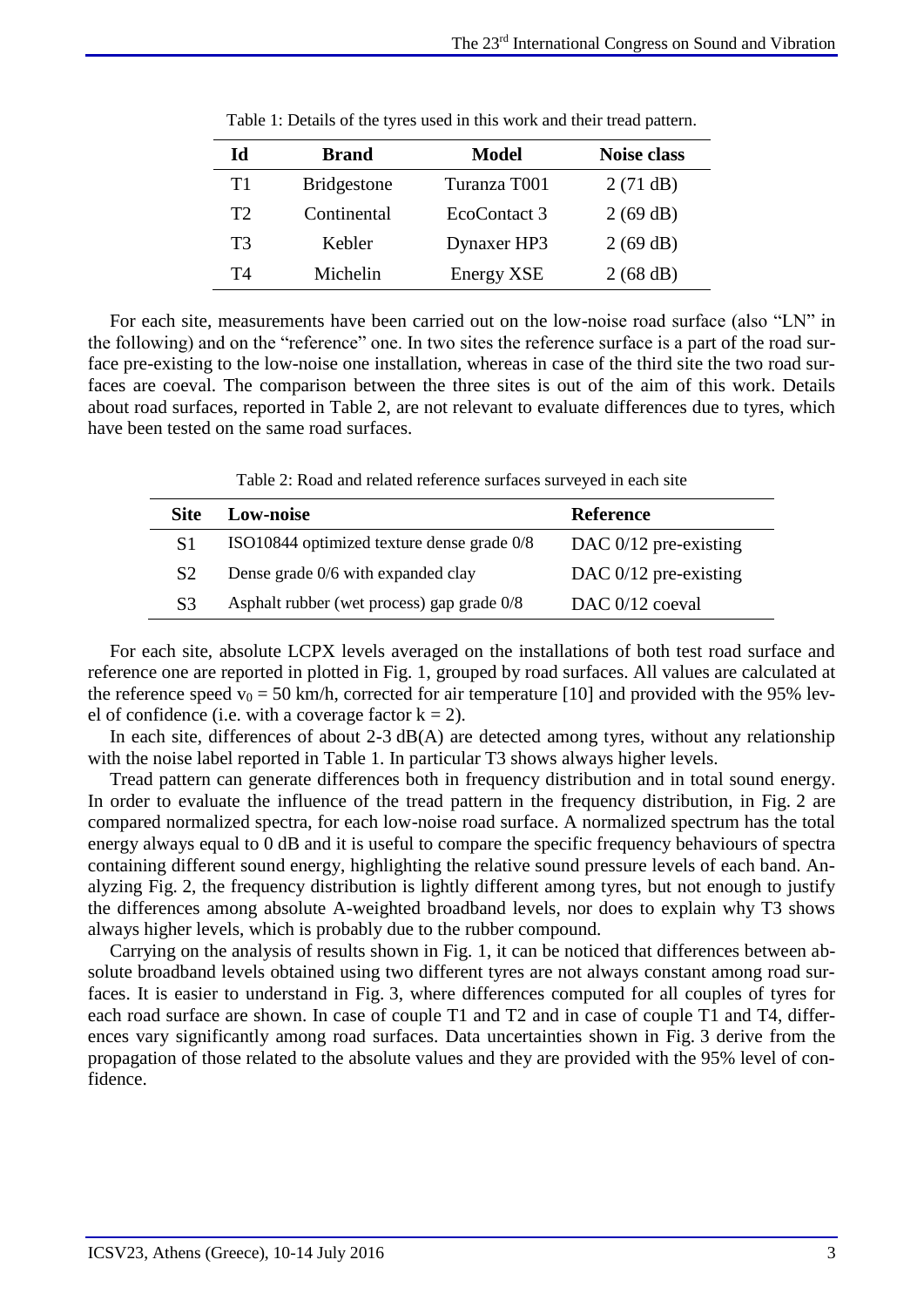

Figure 1: L<sub>CPX</sub> levels averaged on the installations of every surface grouped by road surfaces.



Figure 2: Comparison between normalized noise spectra obtained on the low-noise road surface in each site, depending on tires.

Results shown in Fig. 3 can be computed as the difference of the mean values of data obtained for each tyre along the two road surfaces or averaging the differences between data obtained per each segment using two tyres. Even though both averaging calculus are weighted by the uncertainty, results do not change significantly.

Data shown in Fig. 1 and Fig. 3 have two outcomes: first of all, it is confirmed the influence of each specific tyre/road configuration on noise levels, without any clear relationship among tyres used and levels recorded.

As a matter of fact, differences computed for all couples of tyres show a better agreement for low-noise and reference surfaces of the same site. This is a confirmation of the high influence of the measurement conditions on tyre/road noise measurements, which will be minimized applying the differential criterion.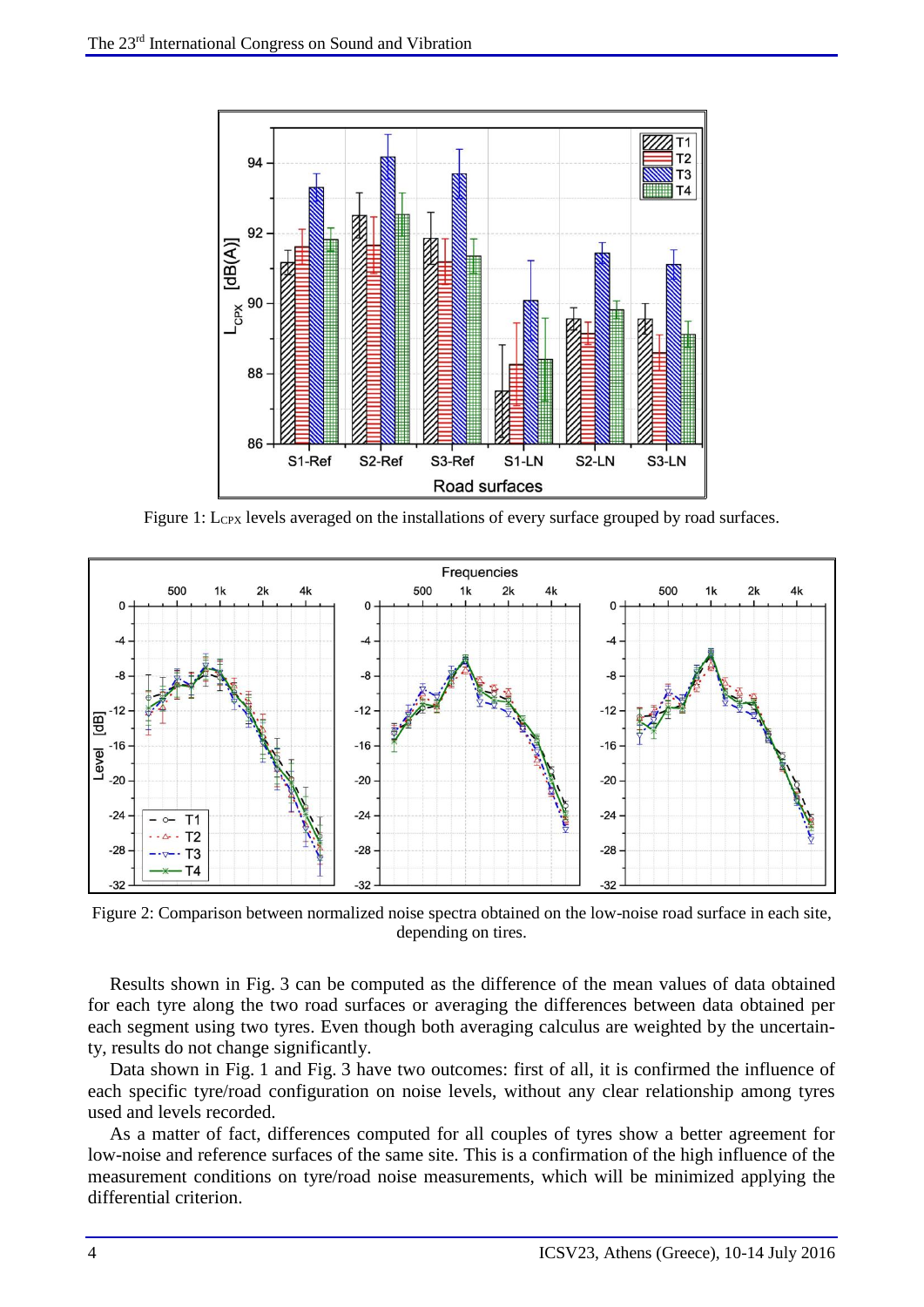Even thought the differences among absolute values are also due to the measurement conditions influence, the CPX results obtained using just one tyre, cannot be a suitable indicator to describe the actual tyre/road noise emission due to the car fleet noise, since each vehicle presents a different sound level emission caused by the different tyre/road configuration.



Figure 3: Differences between tires, calculated for every couple and for each road surface.



Figure 4: Spatial curve trend of sound levels obtained in case of the site 1 using the four tires. In blue is indicate the Reference road surface, in green the low-noise one.

Moreover, it is worth considering the role of the uncertainty having in mind the aim to assess differences of performances. The main part of the uncertainty is due to the spatial homogeneity. The spatial distribution of sound levels is mainly due to the road surface inhomogeneity, caused by physical characteristics as for example the texture profile. Changing the tyre does not cause any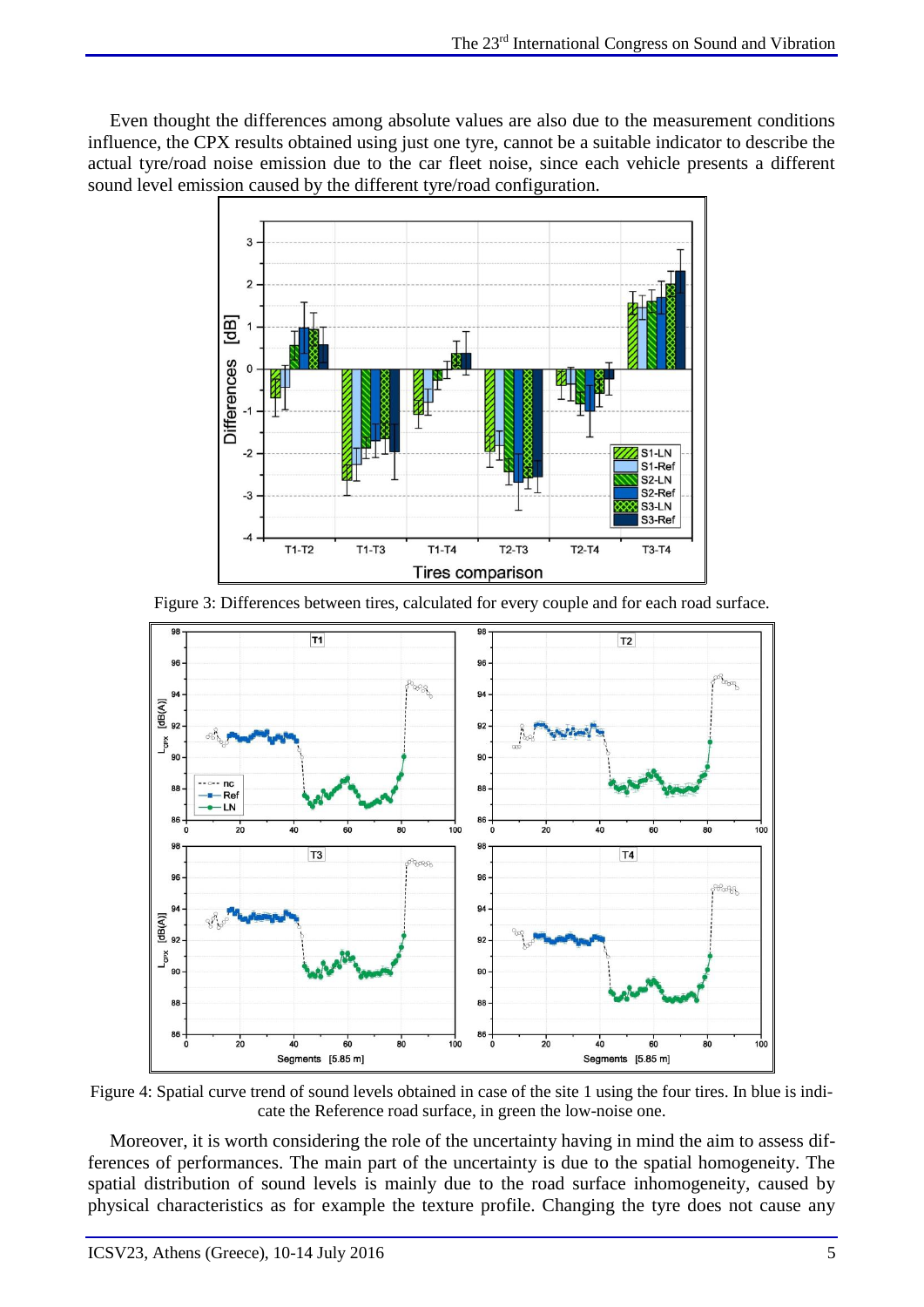significant differences. In fact, in each site, data show the same spatial distribution of sound levels, independently from the tyre used, as here shown in Fig. 4 in case of the site 1.

In Fig. 5, the uncertainties related to the LCPX mean values are shown for each tyre and each road surface. It can be noticed that the uncertainties vary significantly, showing differences among road surfaces (Fig. 5a), however turning out to be quite constant among tyres (Fig. 5b).



Figure 5: Uncertainties related to the LCPX mean values, for each tyre and each pavement. In the left (a), uncertainties are grouped by tire, on the right by road surfaces (b).

Thus, the third outcome of this analysis is that the spatial homogeneity can be described in terms of LCPX uncertainty without necessarily using the reference tyres as required in the Annex H of the ISO 11819-2.

#### **Analysis of LCPX differential values**

Differential values obtained, computing the differences between the low noise road surface levels and the reference ones, for all sites per each tyre are reported in Fig. 6. The *differential criterion* allows to describe the acoustical performance of the low-noise road surface better than the analysis of the LCPX absolute values, because differential ones do not depend on the tyre and are not influenced by the measurement conditions.

Anyway, differential values reported in Fig. 6 turn out to be equal among tyres, only considering the related uncertainties, which are computed as propagation of the ones related to the absolute levels.

Providing a mean value without the related uncertainty would obviously have no significance, because it is a part not negligible of the result itself and has to be declared. Hence, in order to answer to the question about if the differential values are not influenced by tyres, further analysis can be carried out, starting from the purpose of the mitigation action assessment.

For planning a noise mitigation action, a public administration needs to know how many decibels the installation of the low noise road surface is able to lower at the receiver. Noise level lowering has necessarily to be defined in comparison with another road surface. According to the idea of an absolute reference road surface, followed by the noise pavement classification, the S1-ref one, which has the lower related uncertainty, can be used and the differential values can be computed for the three low-noise road surfaces for each tyre. Results are reported in Fig. 7.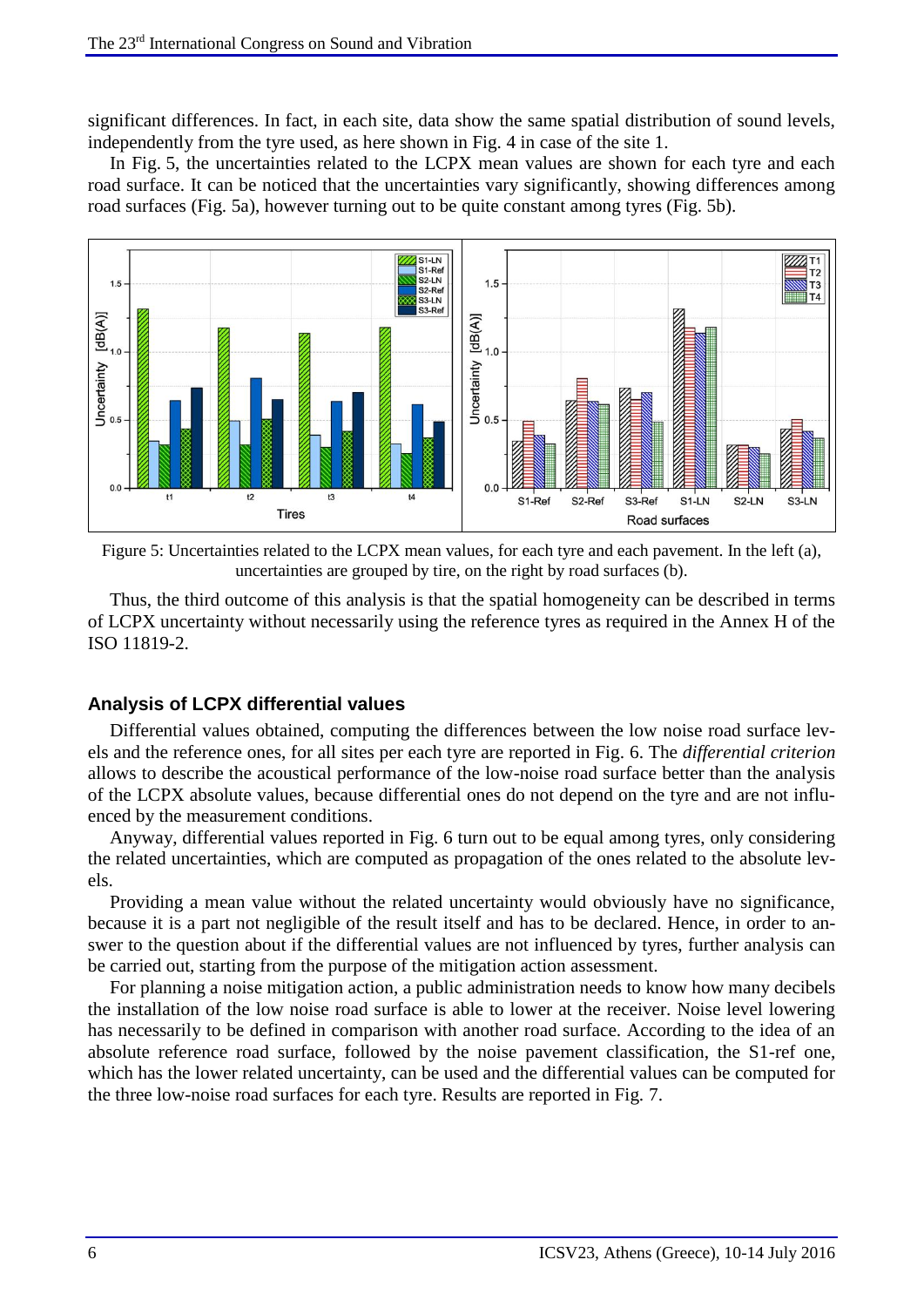

Figure 6: LCPX differential values obtained as difference of low-noise road surface results and reference ones for all sites per each tire



Figure 7: Differential values obtained for the three low-noise road surface, using the S1-Ref as common reference.

## **4. Conclusions**

Among other things, CPX measurements allow to highlight the spatial homogeneity of the installation, directly related to the quality of the laying work, but results depend on specific tyre/road configuration. The influence of the tyre, mainly due to dimensions and tread pattern, on tyre/road noise levels depending on the road surface characteristics is still subject of research. Aiming to extend the CPX method for evaluating the effectiveness of a noise mitigation action based on a lownoise road surface, the problem about the choice of the tyre has to be faced. At this purpose, the measurements presented in this paper have been carried out on several sites with different tyres. Results show that road surface acoustic performances cannot be correctly evaluated using just one